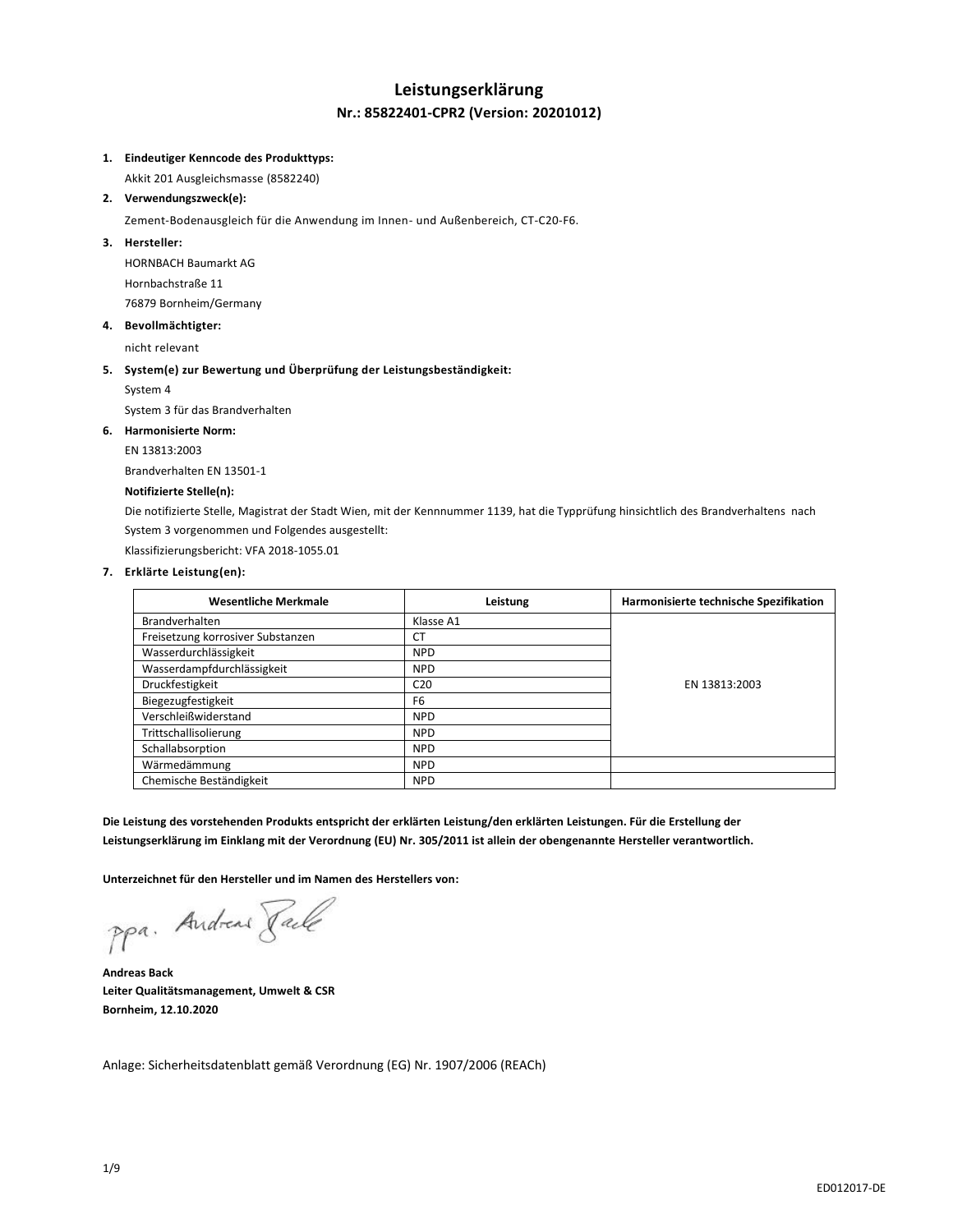# **Declaration of Performance No 85822401-CPR2 (Version: 20201012)**

### **1. Unique identification code of the product-type:**

Akkit 201 levelling compound (8582240)

**2. Intended use/es:**

Cement floor compensation for use in indoor and outdoor areas, CT-C20-F6.

**3. Manufacturer:**

HORNBACH Baumarkt AG Hornbachstraße 11 76879 Bornheim/Germany

**4. Authorised representative:**

not relevant

**5. System/s of AVCP:**

System 4

System 3 for reaction to fire

### **6. Harmonised standard:**

EN 13813:2003

Reaction to fire EN 13501-1

## **Notified body/ies:**

The notified body, the Vienna City Magistrate, carrying identification number 1139, has performed the type test for reaction to fire following system 3 and issued the following:

classification report: VFA 2018-1055.01

#### **7. Declared performance/s:**

| <b>Essential characteristics</b> | Performance     | Harmonised technical specification |
|----------------------------------|-----------------|------------------------------------|
| Reaction to fire                 | Class A1        |                                    |
| Release of corrosive substances  | <b>CT</b>       |                                    |
| Water permeability               | <b>NPD</b>      |                                    |
| Water vapour permeability        | <b>NPD</b>      |                                    |
| Compressive strength             | C <sub>20</sub> | EN 13813:2003                      |
| Flexural tensile strength        | F <sub>6</sub>  |                                    |
| Resistance to wear               | <b>NPD</b>      |                                    |
| Impact sound insulation          | <b>NPD</b>      |                                    |
| Sound absorption                 | <b>NPD</b>      |                                    |
| Thermal insulation               | <b>NPD</b>      |                                    |
| chemical durability              | <b>NPD</b>      |                                    |

**The performance of the product identified above is in conformity with the set of declared performance/s. This declaration of performance is issued, in accordance with Regulation (EU) No 305/2011, under the sole responsibility of the manufacturer identified above.**

**Signed for and on behalf of the manufacturer by:**

ppa. Andreas Pale

**Andreas Back Head of Quality Assurance, Environmental Issues & CSR At Bornheim on 12.10.2020**

Appendix: Material safety data sheet according to regulation (EG) no. 1907/2006 (REACh)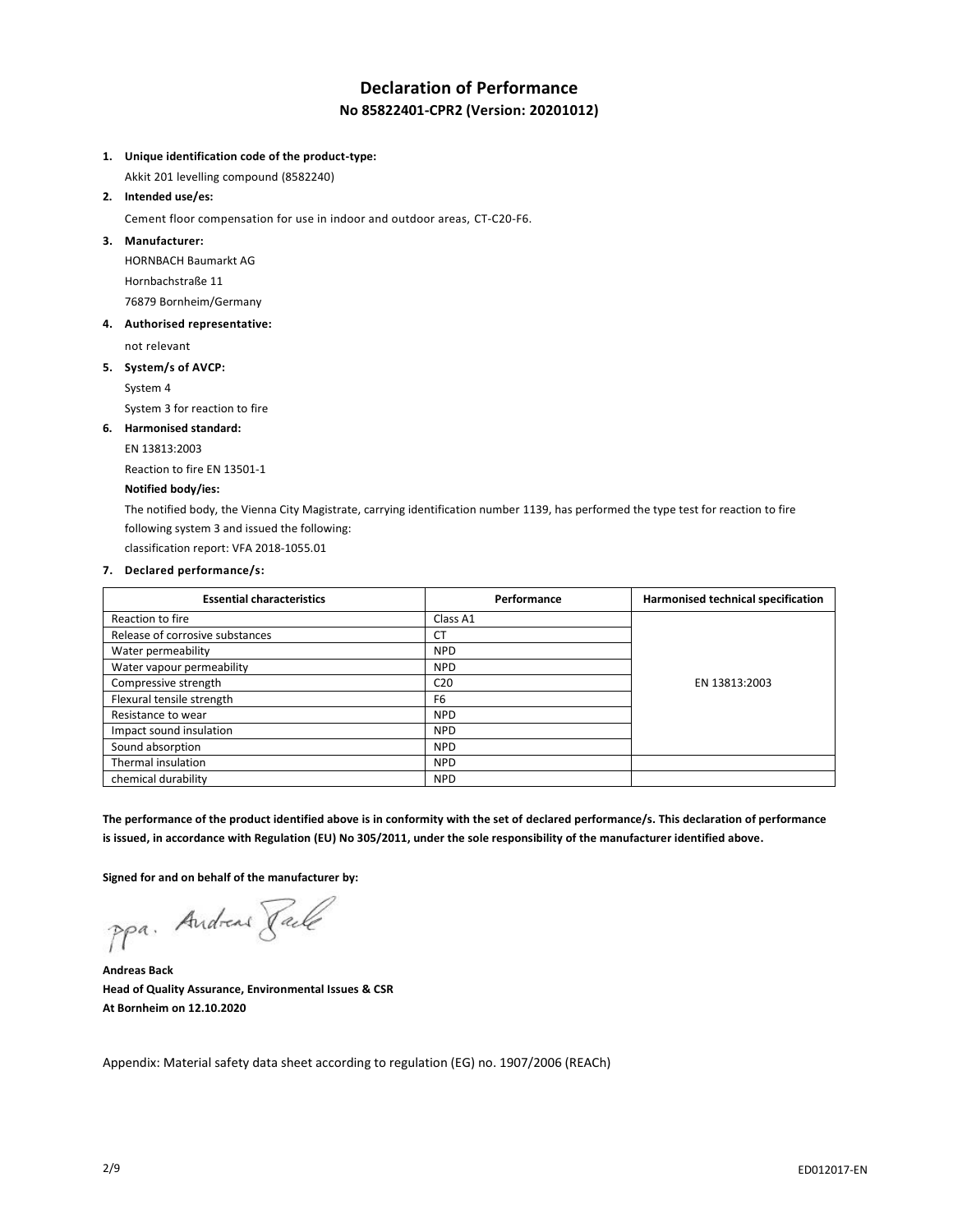# **Déclaration des Performances N <sup>o</sup> 85822401-CPR2 (Version 20201012)**

### **1. Code d'identification unique du produit type :**

Akkit 201 Enduit de ragréage (8582240)

**2. Usage(s) prévu(s) :**

Ragréage de sol en ciment pour utilisation à l'extérieur et à l'intérieur, CT-C20-F6.

**3. Fabricant :**

HORNBACH Baumarkt AG Hornbachstraße 11 76879 Bornheim/Germany

**4. Mandataire :**

non pertinent

**5. Système(s) d'évaluation et de vérification de la constance des performances :**

Système 4

Système 3 pour le comportement au feu

## **6. Norme harmonisée :**

EN 13813:2003

Comportement au feu EN 13501-1

## **Organisme(s) notifié(s) :**

L'institut agréé, Magistrat der Stadt Wien (Magistrat de la ville de Vienne), portant le numéro d'identification 1139, a effectué le contrôle de type concernant le comportement au feu selon le système 3 et a établi ce qui

suit : rapport de classification : VFA 2018-1055.01

### **7. Performance(s) déclarées :**

| Caractéristiques essentielles       | Performance     | Spécifications techniques<br>harmonisées |
|-------------------------------------|-----------------|------------------------------------------|
| Comportement au feu                 | Classe A1       |                                          |
| Dégagement de substances corrosives | <b>CT</b>       |                                          |
| Perméabilité à l'eau                | <b>NPD</b>      |                                          |
| Perméabilité à la vapeur d'eau      | <b>NPD</b>      |                                          |
| Résistance à la compression         | C <sub>20</sub> | EN 13813:2003                            |
| Résistance à la traction flexion    | F <sub>6</sub>  |                                          |
| Résistance à l'usure                | <b>NPD</b>      |                                          |
| Isolation aux bruits d'impact       | <b>NPD</b>      |                                          |
| Absorption acoustique               | <b>NPD</b>      |                                          |
| Isolation thermique                 | <b>NPD</b>      |                                          |
| Résistance chimique                 | <b>NPD</b>      |                                          |

**Les performances du produit identifié ci-dessus sont conformes aux performances déclarées. Conformément au règlement (UE) n <sup>o</sup> 305/2011, la présente déclaration des performances est établie sous la seule responsabilité du fabricant mentionné ci-dessus.**

**Signé pour le fabricant et en son nom par :**

ppa. Andreas Faile

**Andreas Back Directeur Management de la qualité & CSR À Bornheim, le 12.10.2020**

Annexe : Fiche technique de sécurité conformément au Règlement (UE) n° 1907/2006 (REACh)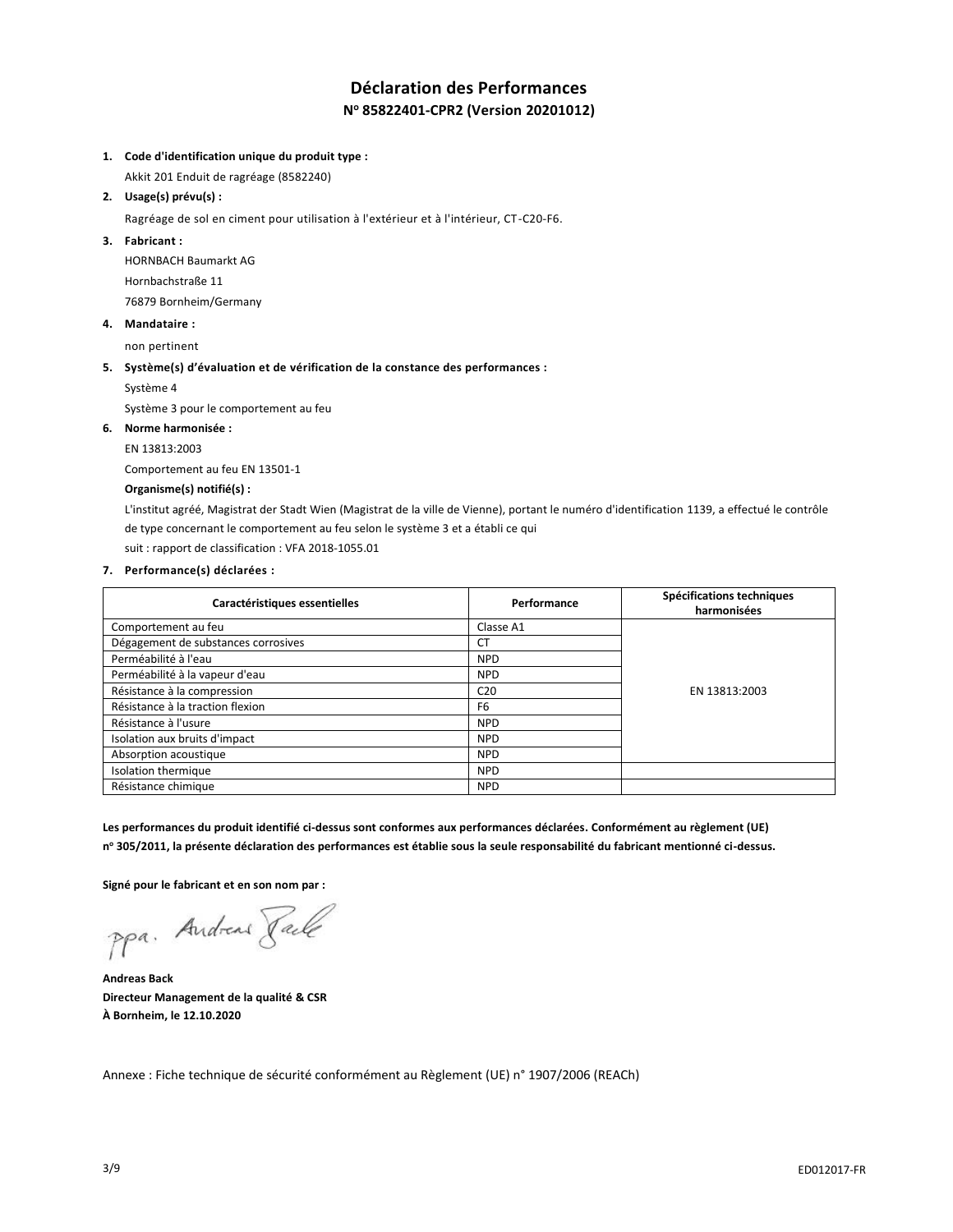# **Dichiarazione di Prestazione N. 85822401-CPR2 (Versione 20201012)**

- **1. Codice di identificazione unico del prodotto-tipo:**
- Akkit 201 Pasta levigante (8582240)
- **2. Usi previsti:**

Livellamento pavimentazione in cemento per l'applicazione in ambiente interno ed esterno, CT-C20-F6.

**3. Fabbricante:**

HORNBACH Baumarkt AG Hornbachstraße 11 76879 Bornheim/Germany

**4. Mandatario:**

non rilevante

**5. Sistemi di VVCP:**

Sistema 4

Sistema 3 per il comportamento antincendio

### **6. Norma armonizzata:**

EN 13813:2003

Reazione al fuoco EN 13501-1

## **Organismi notificati:**

L'ente di notifica, municipalità della città di Vienna, con il codice identificativo 1139 ha realizzato la prova di tipo per quanto riguarda il comportamento antincendio secondo il sistema 3 e il seguente:

rapporto di classificazione: VFA 2018-1055.01

### **7. Prestazioni dichiarate:**

| Caratteristiche essenziali             | Prestazioni     | Specifiche tecniche armonizzate |
|----------------------------------------|-----------------|---------------------------------|
| Reazione al fuoco                      | Classe A1       |                                 |
| Rilascio di sostanze corrosive         | <b>CT</b>       |                                 |
| Permeabilità                           | <b>NPD</b>      |                                 |
| Permeabilità al vapore acqueo          | <b>NPD</b>      |                                 |
| Resistenza alla compressione           | C <sub>20</sub> | EN 13813:2003                   |
| Resistenza alla trazione per flessione | F <sub>6</sub>  |                                 |
| Resistenza all'usura                   | <b>NPD</b>      |                                 |
| Isolamento acustico dei pavimenti      | <b>NPD</b>      |                                 |
| Assorbimento sonoro                    | <b>NPD</b>      |                                 |
| Isolamento termico                     | <b>NPD</b>      |                                 |
| Resistenza chimica                     | <b>NPD</b>      |                                 |

**La prestazione del prodotto sopra identificato è conforme all'insieme delle prestazioni dichiarate. La presente dichiarazione di responsabilità viene emessa, in conformità al regolamento (UE) n. 305/2011, sotto la sola responsabilità del fabbricante sopra identificato.**

**Firmato a nome e per conto del fabbricante da:**

ppa. Andreas Face

**Andreas Back Responsabile Qualità & CSR In Bornheim addì 12.10.2020**

Allegato: Scheda di dati in materia di sicurezza conformemente al regolamento (CE) n. 1907/2006 (REACh)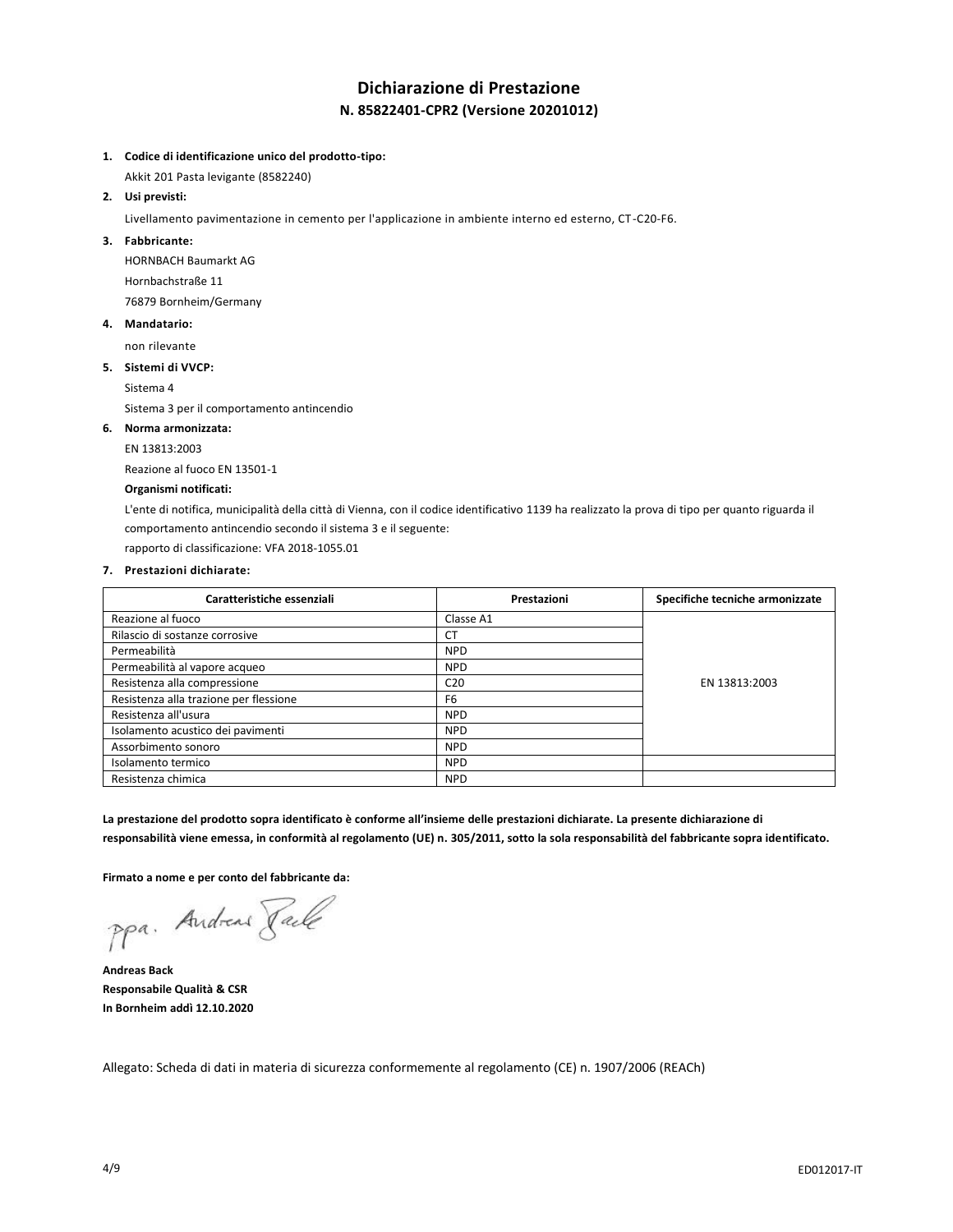## **Prestatieverklaring Nr. 85822401-CPR2 (Versie 20201012)**

### **1. Unieke identificatiecode van het producttype:**

Akkit 201 Egalisatiemortel (8582240)

### **2. Beoogd(e) gebruik(en):**

Cement-vloeregalisatie voor toepassing binnen- en buitenshuis, CT-C20-F6.

### **3. Fabrikant:**

HORNBACH Baumarkt AG Hornbachstraße 11 76879 Bornheim/Germany

### **4. Gemachtigde:**

niet relevant

### **5. Het system of de systemen voor de beoordeling en verificatie van de prestatiebestendigheid:**

Systeem 4

Systeem 3 voor het brandgedrag

**6. Geharmoniseerde norm:**

### EN 13813:2003

Brandgedrag EN 13501-1

## **Aangemelde instantie(s):**

De aangemelde instantie, de Magistrat der Stadt Wien, met het identificatienummer 1139 heeft de typetest aangaande het brandgedrag volgens het systeem 3 uitgevoerd en het volgende verstrekt:

classificatie rapport: VFA 2018-1055.01

### **7. Aangegeven prestatie(s):**

| Essentiële kenmerken                 | Vermogen        | Geharmoniseerde technische specificatie |
|--------------------------------------|-----------------|-----------------------------------------|
| Brandgedrag                          | Klasse A1       |                                         |
| Vrijkomen van corrosieve substanties | СT              |                                         |
| Waterdoorlaatbaarheid                | <b>NPD</b>      |                                         |
| Waterdampdoorlaatbaarheid            | <b>NPD</b>      |                                         |
| Drukvastheid                         | C <sub>20</sub> | EN 13813:2003                           |
| Buigtreksterkte                      | F <sub>6</sub>  |                                         |
| Slijtageweerstand                    | <b>NPD</b>      |                                         |
| Contactgeluidsisolatie               | <b>NPD</b>      |                                         |
| Geluidsabsorptie                     | <b>NPD</b>      |                                         |
| Warmte-isolatie                      | <b>NPD</b>      |                                         |
| Chemische bestendigheid              | <b>NPD</b>      |                                         |

**De prestaties van het hierboven omschreven product zijn conform de aangegeven prestaties. Deze prestatieverklaring wordt in overeenstemming met Verordening (EU) nr. 305/2011 onder de exclusieve verantwoordelijkheid van de hierboven vermelde fabrikant verstrekt.**

**Ondertekend voor en namens de fabrikant door:**

ppa. Andreas Paule

**Andreas Back hoofd Kwaliteitsmanagement & CSR Te Bornheim op 12.10.2020**

Bijlage: Veiligheidsinformatieblad volgens de verordening (EG) nr. 1907/2006 (REACh)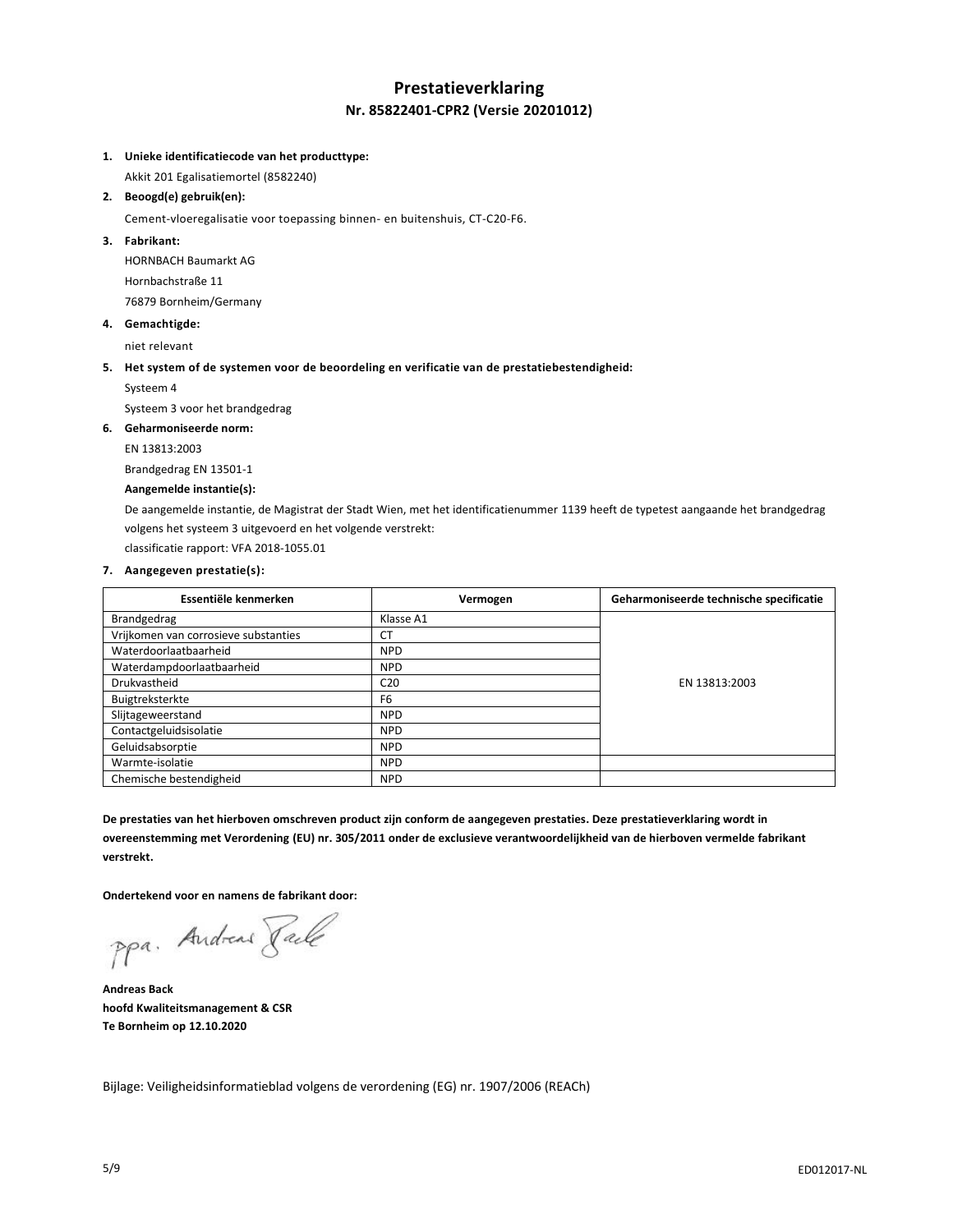# **Prestandadeklaration Nr 85822401-CPR2 (Version 20201012)**

### **1. Produkttypens unika identifikationskod:**

Akkit 201 utjämningsmassa (8582240)

**2. Avsedd användning/avsedda användningar:**

Cement-golvutjämning för användning inom- och utomhus, CT-C20-F6.

**3. Tillverkare:**

HORNBACH Baumarkt AG Hornbachstraße 11 76879 Bornheim/Germany

**4. Tillverkarens representant:**

ej relevant

**5. System för bedömning och fortlöpande kontroll av prestanda:**

System 4

System 3 för förhållningssätt vid brand

### **6. Harmoniserad standard:**

EN 13813:2003

Förhållningssätt vid brand EN 13501-1

## **Anmält/anmälda organ:**

Det officiella certifieringsorganet, kommunalförvaltningen för staden Wien, med ID-nummer 1139 har utfört typprovningen för förhållningssätt vid brand enligt system 3 och har utställt följande:

klassificeringsrapport: VFA 2018-1055.01

### **7. Angiven prestanda:**

| Väsentliga kännetecken             | Prestanda       | Harmoniserad teknisk specifikation |
|------------------------------------|-----------------|------------------------------------|
| Förhållningssätt vid brand         | Klass A1        |                                    |
| Frigörande av korrosiva substanser | <b>CT</b>       |                                    |
| Vattengenomsläpplighet             | <b>NPD</b>      |                                    |
| Ånggenomsläpplighet                | <b>NPD</b>      |                                    |
| Tryckhållfasthet                   | C <sub>20</sub> | EN 13813:2003                      |
| Böjdraghållfasthet                 | F <sub>6</sub>  |                                    |
| Slitmotstånd                       | <b>NPD</b>      |                                    |
| Stegljudisolering                  | <b>NPD</b>      |                                    |
| Ljudabsorption                     | <b>NPD</b>      |                                    |
| Värmeisolering                     | <b>NPD</b>      |                                    |
| kemisk beständighet                | <b>NPD</b>      |                                    |

**Prestandan för ovanstående produkt överensstämmer med den angivna prestandan. Denna prestandadeklaration har utfärdats i enlighet med förordning (EU) nr 305/2011 på eget ansvar av den tillverkare som anges ovan.**

**Undertecknad på tillverkarens vägnar av:**

ppa. Andreas Faile

**Andreas Back ledare för kvalitetsmanagement & CSR Bornheim den 12.10.2020**

Bilaga: Säkerhetsdatablad enligt förordning (EG) nr 1907/2006 (REACh)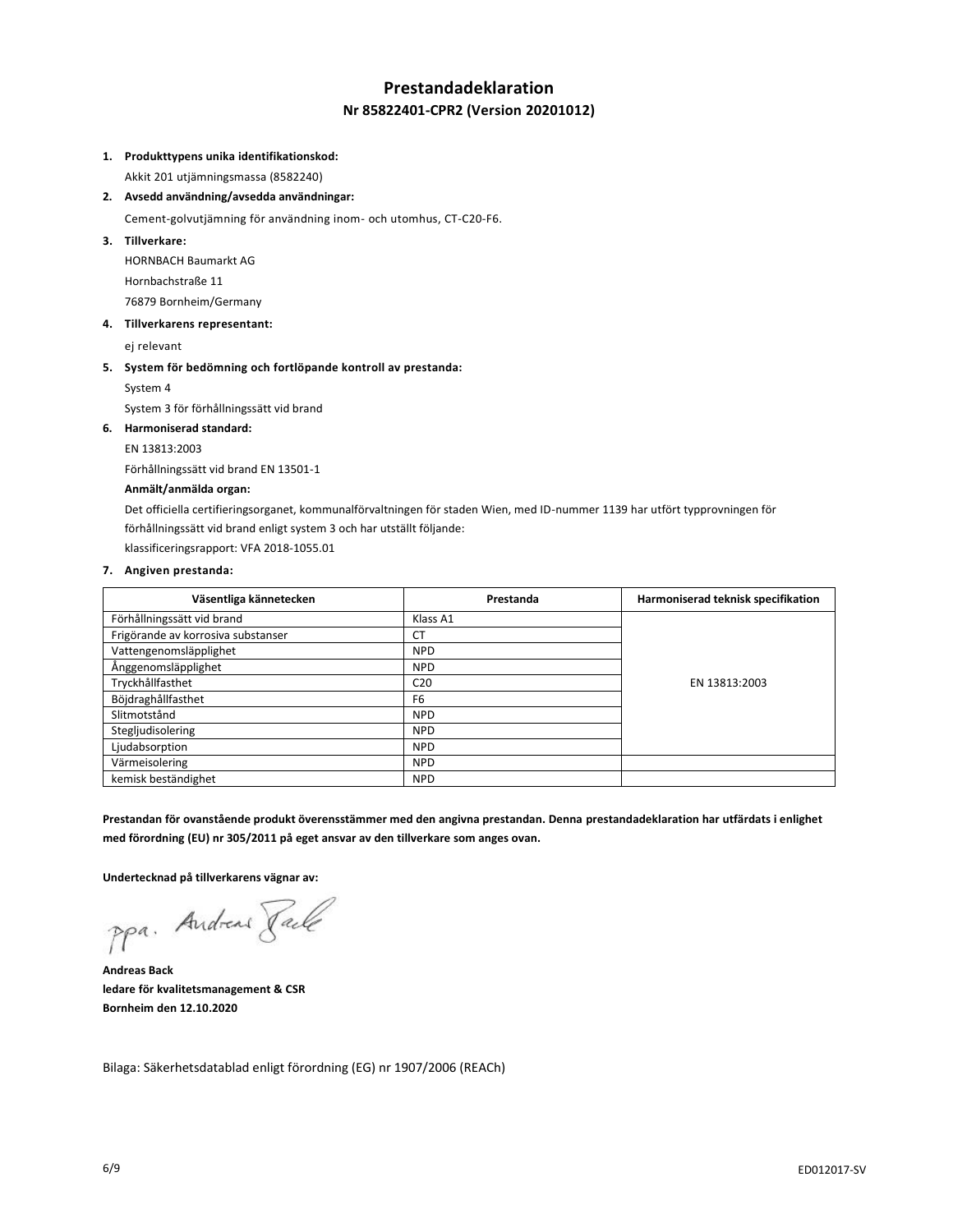# **Prohlášení o Vlastnostech č. 85822401-CPR2 (Verze 20201012)**

### **1. Jedinečný identifikační kód typu výrobku:**

Akkit 201 Vyrovnávací hmota (8582240)

## **2. Zamýšlené/zamýšlená použití:**

Cementová vyrovnávací hmota pro použití ve vnitřním a venkovním prostoru, CT-C20-F6.

**3. Výrobce:**

HORNBACH Baumarkt AG Hornbachstraße 11 76879 Bornheim/Germany

**4. Zplnomocněný zástupce:**

irelevantní

## **5. Systém/systémy POSV:**

Systém 4

Systém 3 pro požární vlastnosti

### **6. Harmonizovaná norma:**

EN 13813:2003

Požární vlastnosti EN 13501-1

## **Oznámený subjekt/oznámené subjekty:**

Notifikované místo, magistrát města Vídeň, s identifikačním číslem 1139 provedlo typovou zkoušku z hlediska požárních vlastností podle systému 3 a vystavilo následující:

klasifikační zpráva: VFA 2018-1055.01

## **7. Deklarovaná vlastnost/Deklarované vlastnosti:**

| Podstatné vlastnosti         | Výkon           | Harmonizovaná technická specifikace |
|------------------------------|-----------------|-------------------------------------|
| Požární vlastnosti           | Třída A1        |                                     |
| Uvolňování korozivních látek | <b>CT</b>       |                                     |
| Propustnost pro vodu         | <b>NPD</b>      |                                     |
| Propustnost vodních par      | <b>NPD</b>      |                                     |
| Peynost y tlaku              | C <sub>20</sub> | EN 13813:2003                       |
| Pevnost v tahu za ohybu      | F <sub>6</sub>  |                                     |
| Odolnost proti opotřebení    | <b>NPD</b>      |                                     |
| Kročejová neprůzvučnost      | <b>NPD</b>      |                                     |
| Zvuková pohltivost           | <b>NPD</b>      |                                     |
| Tepelná izolace              | <b>NPD</b>      |                                     |
| Chemická odolnost            | <b>NPD</b>      |                                     |

**Vlastnosti výše uvedeného výrobku jsou ve shodě se souborem deklarovaných vlastností. Toto prohlášení o vlastnostech se v souladu s nařízením (EU) č. 305/2011 vydává na výhradní odpovědnost výrobce uvedeného výše.**

**Podepsáno za výrobce a jeho jménem:**

ppa. Andreas Face

**Andreas Back vedoucí oddělení kvality & CSR V Bornheim dne 12.10.2020**

Příloha: Bezpečnostní datový list podle vyhlášky (ES) č. 1907/2006 (REACh)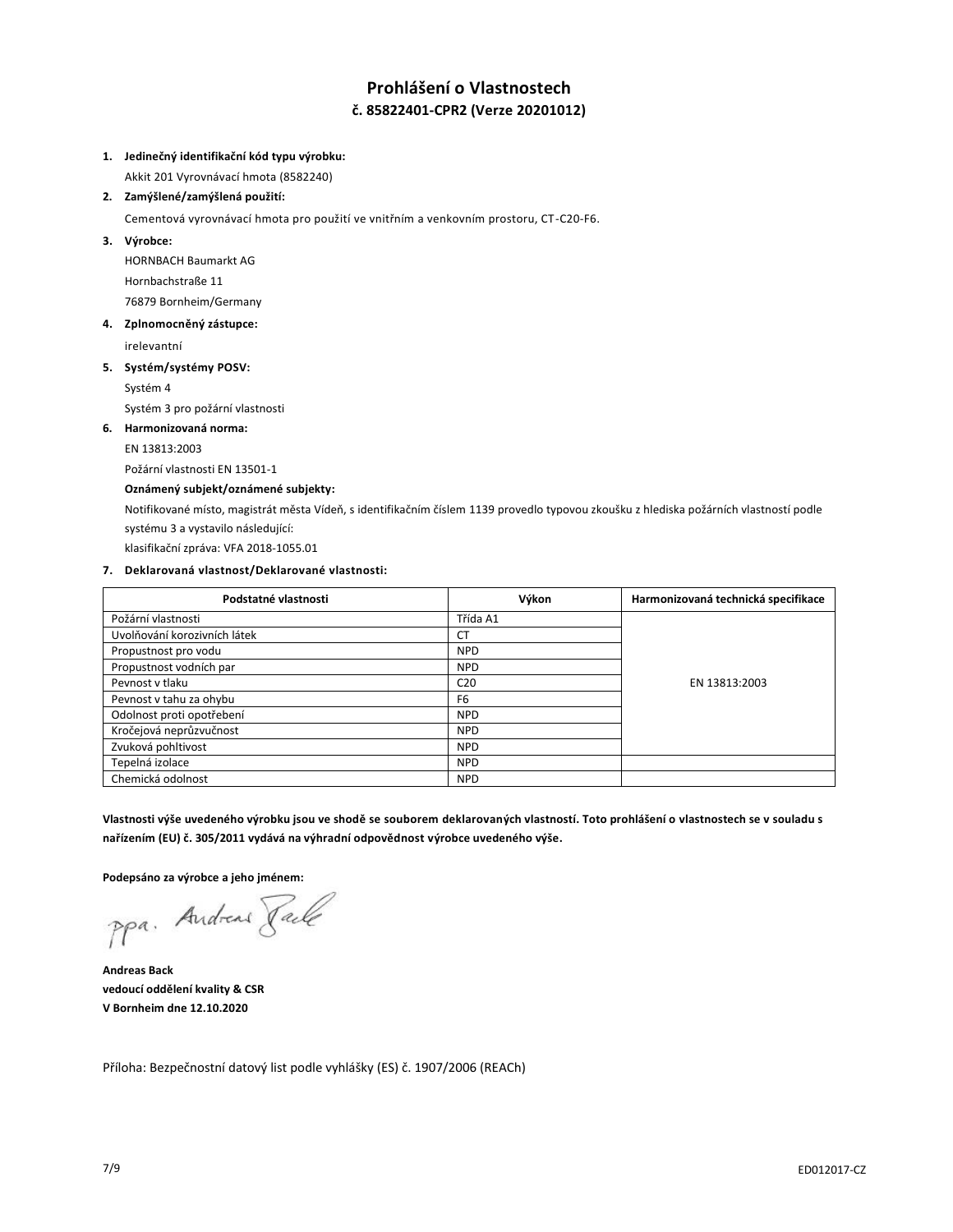# **Vyhlásenie o Parametroch č. 85822401-CPR2 (Verzia 20201012)**

### **1. Jedinečný identifikačný kód typu výrobku:**

Akkit 201 Vyrovnávacia hmota (8582240)

## **2. Zamýšľané použitie/použitia:**

Vyrovnanie cementovej podlahy na používanie v interiéri a exteriéri, CT-C20-F6.

### **3. Výrobca:**

HORNBACH Baumarkt AG Hornbachstraße 11 76879 Bornheim/Germany

## **4. Splnomocnený zástupca:**

irelevantný

### **5. Systém(-y) posudzovania a overovania nemennosti parametrov:**

Systém 4

Systém 3 pre správanie sa pri požiari

## **6. Harmonizovaná norma:**

EN 13813:2003

Správanie sa pri požiari EN 13501-1

## **Notifikovaný(-é) subjekt(-y):**

Notifikačné miesto, magistrát mesta Viedeň, s identifikačným číslom 1139 vykonalo skúšku typu s ohľadom na správanie sa pri požiari podľa systému 3 a vydalo nasledovné:

klasifikačná správa: VFA 2018-1055.01

### **7. Deklarované parametre:**

| Podstatné znaky                  | Výkon           | Harmonizované technické špecifikácie |
|----------------------------------|-----------------|--------------------------------------|
| Správanie sa pri požiari         | Trieda A1       |                                      |
| Únik látok spôsobujúcich koróziu | <b>CT</b>       |                                      |
| Priepustnosť vody                | <b>NPD</b>      |                                      |
| Priepustnosť vodnej pary         | <b>NPD</b>      |                                      |
| Odolnosť proti tlaku             | C <sub>20</sub> | EN 13813:2003                        |
| Pevnosť v ohybe                  | F <sub>6</sub>  |                                      |
| Odolnosť proti opotrebeniu       | <b>NPD</b>      |                                      |
| Izolácia proti hluku krokov      | <b>NPD</b>      |                                      |
| Absorpcia hluku                  | <b>NPD</b>      |                                      |
| Timenie tepla                    | <b>NPD</b>      |                                      |
| chemická odolnosť                | <b>NPD</b>      |                                      |

**Uvedené parametre výrobku sú v zhode so súborom deklarovaných parametrov. Toto vyhlásenie o parametroch sa v súlade s nariadením (EU) č. 305/2011 vydáva na výhradnú zodpovednosť uvedeného výrobcu.**

**Podpísal(-a) za a v mene výrobcu:**

ppa. Andreas Pale

**Andreas Back vedúci manažmentu kvality & CSR V Bornheim dňa 12.10.2020**

Príloha: Bezpečnostný dátový list podľa vyhlášky (EÚ) č. 1907/2006 (REACh)